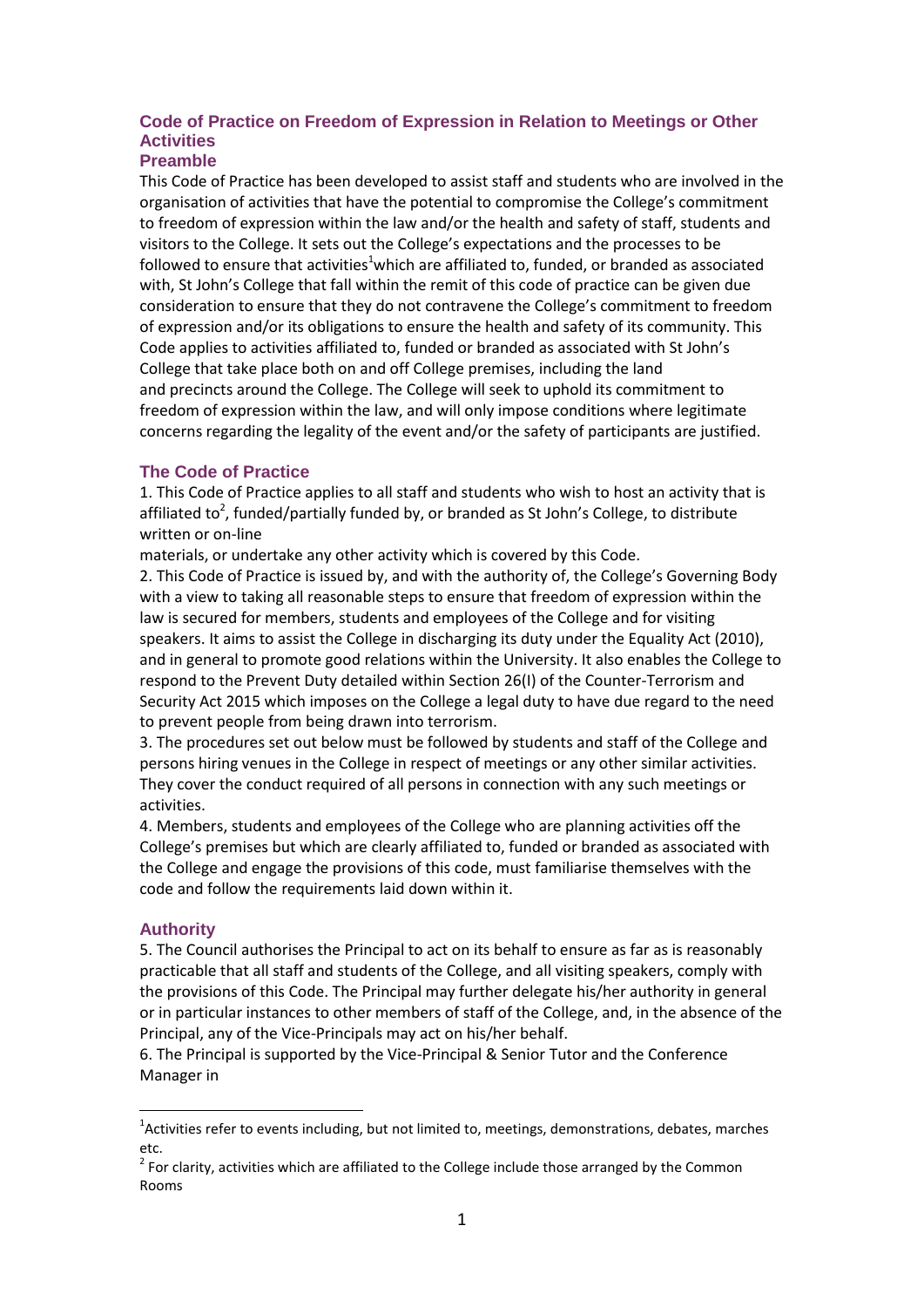the administration of this Code of Practice. The Vice-Principal & Senior Tutor acts as a first point of contact for any member of the College community who may wish to be involved in an activity that engages the provisions of the code. He can be contacted at mark.ogden@durham.ac.uk or by telephone on 0191 334 3892. In his absence, the Principal will fulfil this role.

#### **Procedure**

#### **Activities and Meetings Which Must be Notified to the Principal**

7. Any activity, including but not limited to holding a meeting or a demonstration, or distributing leaflets or other written or on-line material, which is likely to engage the provisions of this Code must be notified in writing to the Principal at least 14 days before the activity is due to take place.

8. In considering whether or not to permit an activity to go ahead, the Principal, on behalf of the College, shall consider and take advice on the following matters:

a) whether the views or ideas to be put forward (or the manner of their expression): i) discriminate against any individual or group (with a protected characteristic) on any of the grounds of discrimination provided in the Equality Act 2010. Formal requests for gender segregation at meetings (save for those solely used for religious worship or practice) is prohibited on these grounds in accordance with the Equality and Human Rights Commission guidance<sup>3</sup>;

ii) are to be presented by any person who has previously been prevented from delivering a speech at

the College or University; or

iii) incite hatred or are considered within the law to be obscene or grossly defamatory.

b) whether the activity in question:

i) constitutes a criminal offence;

ii) constitutes a threat to public order or to the health and safety of individuals;

iii) incites others to commit criminal acts;

iv) incites others to hatred; or

1

v) brings the possibility of disruption or disorder because of the timing or location of the activity and its coincidence with other local or national occasions or events.

9. The second key test is whether adequate arrangements can be made to ensure the safety of participants in the activity, and other people within the vicinity, and to ensure that public order is maintained.

10. The organisers of the activity shall ensure that a 'Principal Organiser4' is appointed who must be

a current member of staff or student of the University and who will be responsible for ensuring that the organisers comply with the obligations placed upon them under this Code of Practice. If the activity concerned involves a meeting or other type of gathering then the Principal Organiser and/or the person responsible for processing the booking of rooms or space are taken to have read and agreed by the provisions of this Code of Practice. The Principal Organiser shall ensure that appropriate information is provided on the booking form regarding the nature and topic of the meeting.

<sup>3</sup> EHRC (2014) *Gender Segregation at Events and Meetings*: Guidance for Universities and Students' Unions

<sup>(</sup>Available online at https://www.equalityhumanrights.com/en/publication-download/gendersegregationevents-

and-meetings-guidance-universities-and-students)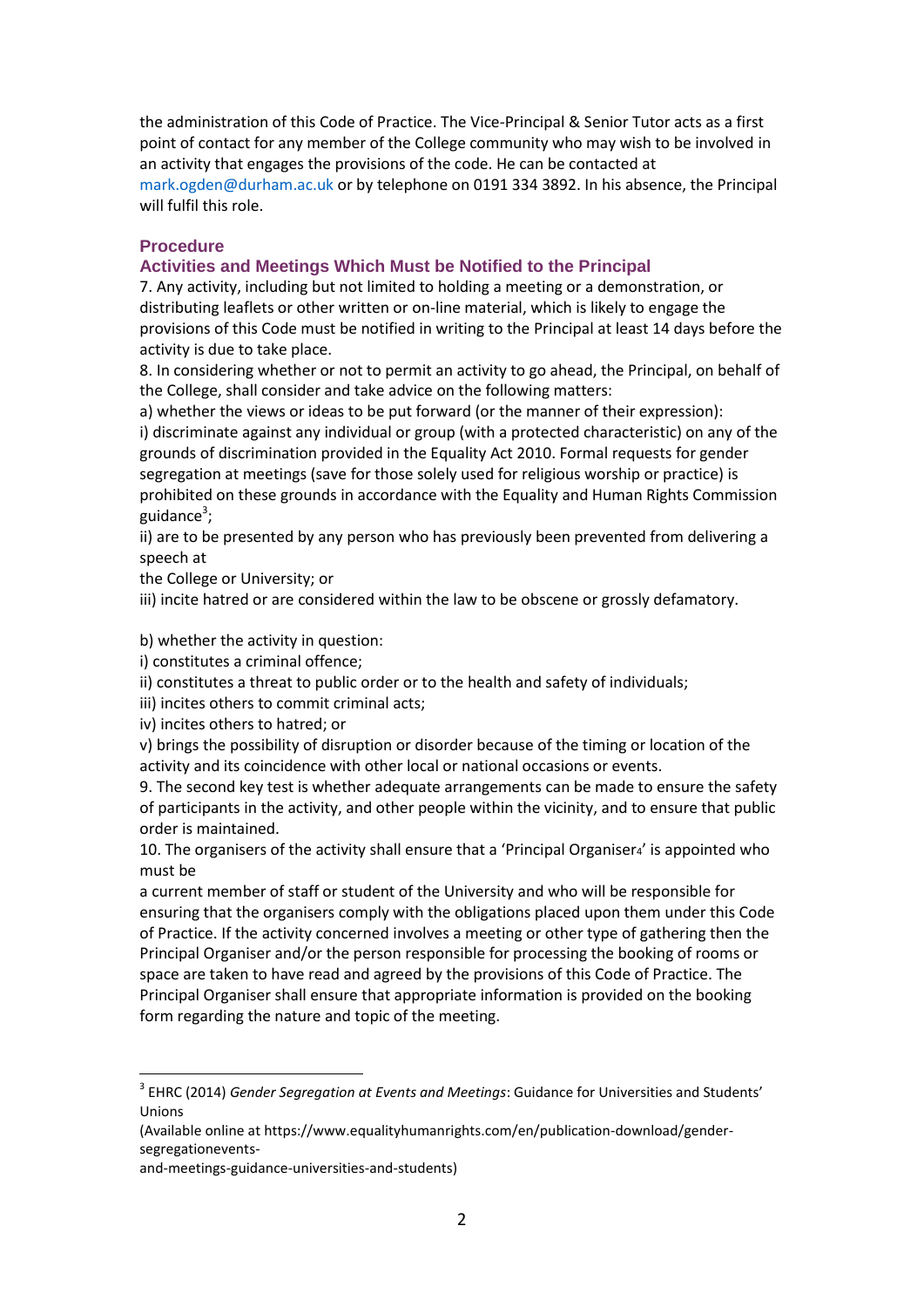11. The Principal Organiser is normally required to inform the Principal as far as possible in advance and, in any case at least 14 days in advance of any activity which falls within the provisions of this Code. This will allow him/her to ensure that any necessary arrangements are made, where there are reasonable grounds to believe that:

a) The activity may be disrupted (to the extent that public order is not maintained, or the safety of participants/others in the vicinity is not guaranteed) due to:

i) The public profile of the speaker; or

ii) The nature of any subjects to be discussed or contained in written material; or

iii) The views or beliefs (whether or not related to the activity) of any person attending; or iv) The coincidence of the activity with another activity.

b) The personal safety or property of any person attending, proceeding to or leaving the activity may

be at risk by reason of their involvement in the activity; or

c) Intimidation, duress or harassment might be applied to any person in an attempt to prevent their attending the activity.

## **Action to be Taken by the Principal**

12. The Principal Organiser shall, on request, provide the Principal with such information as he/she may require. The Principal will request the completion of a Freedom of Expression booking form, a copy of which is attached to this Code as **Appendix A** where an activity falls within the remit of this Code. The Principal may also seek advice from the University COO and/or Free Speech Group (membership details may be found at **Appendix B**) as to whether the activity can safely go ahead.

The Group will be convened by the Academic Registrar/Deputy Academic Registrar and will make recommendations to the Principal. Any advice received will be used by the Principal to make a final decision, which will be communicated to the Principal Organiser, wherever possible, no later than a week before the planned activity.<sup>4</sup>

13. On receiving such information as he/she requires, the Principal shall have the following options:

a) Indicate that he/she is content for the activity to go ahead without taking any action; or b) Lay down such special conditions as he/she considers necessary for the holding of the activity; or

c) Indicate that he/she does not consider it possible, within the resources reasonably available to the University, for the proposed meeting to take place within the law and in accordance with this Code.

Therefore the activity is proscribed from taking place.

<u>.</u>

14. The Principal's decision will be communicated to the Principal Organiser in writing no later than a week before the planned activity.

15. Failure or refusal to observe the Principal's ruling will result in disciplinary action as noted in paragraph 27 below.

### **Special Conditions or Arrangements that may be Required**

16. The Principal may lay down such special conditions as he/she considers necessary. These may include (but are not limited to):

a) a requirement that the activity be ticket only and/or a restriction on the numbers of people attending;

 $4$  If the activity concerned involves the publication and/or distribution of written material that is likely to engage the provisions of this Code, then the "Principal Organiser" shall be identified as either the author of the material and/or the person responsible for co-ordinating the dissemination of material on the University's premises or via its electronic infrastructure.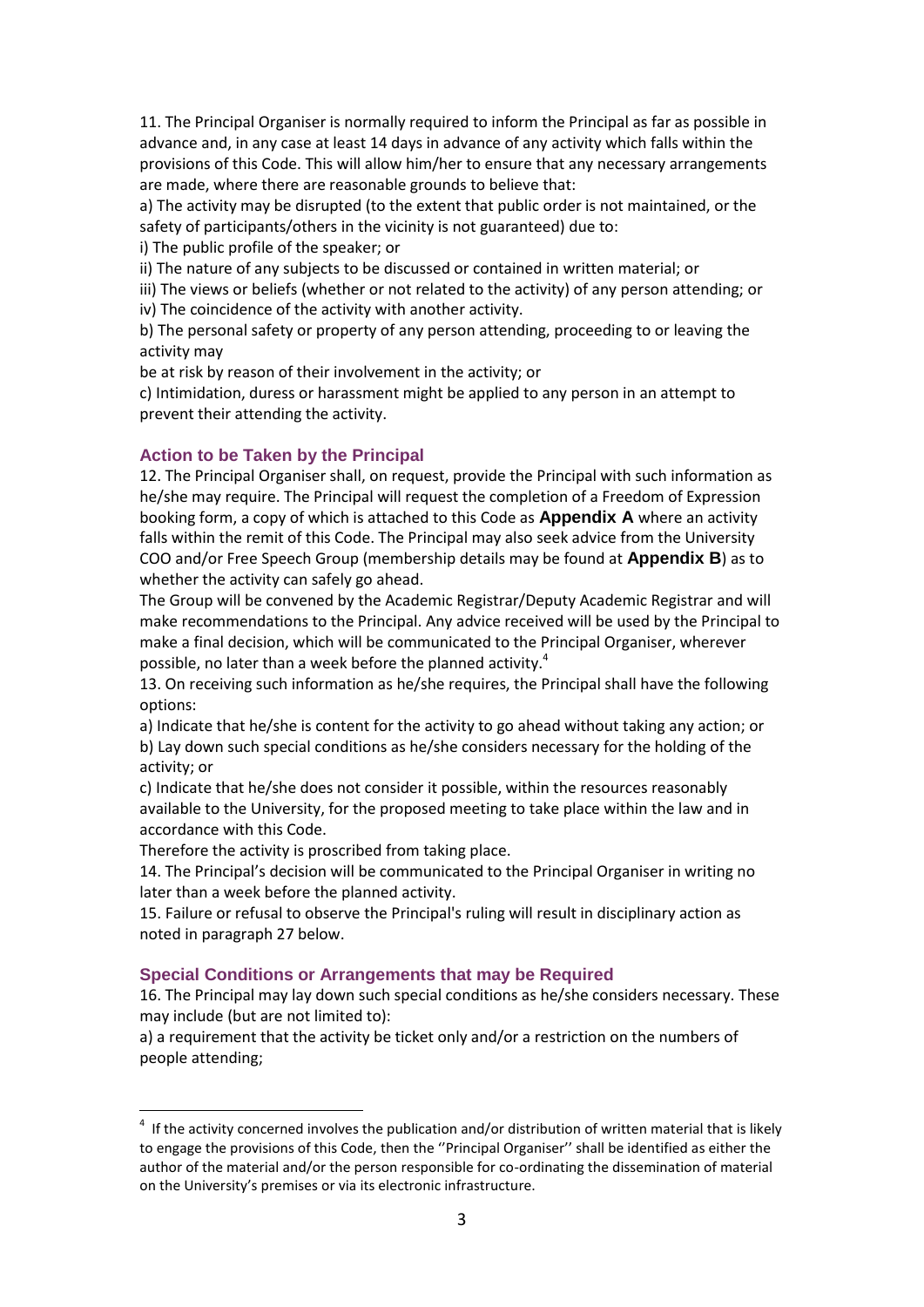b) that an adequate number of suitable stewards must be available, in addition to any University security staff that the Principal may feel should be present to maintain good order;

c) special arrangements for the chairing of a meeting, and as to the circumstances in which the meeting may or must be terminated prematurely;

d) that the activity be restricted to staff and students of the College or the University<sup>5</sup>s; e) imposing conditions on whether and how the activity is advertised;

f) varying the time and location of the activity from the original request;

g) refusing admission to media representatives.

17. In addition, the Principal has discretion to require any further and subsequent conditions, where appropriate, after consultation with the police for example, requiring the meeting or activity to be declared public (which would permit a police presence). The University Business Resilience Team would be informed of any such conditions and would be involved in the management of event as appropriate.

18. The Principal will normally require the organisers of the activity to meet any reasonable costs incurred as a result of any special conditions or arrangements required by the Principal.

19. If the Principal permits an activity to go ahead in accordance with this Code, the Principal Organiser must immediately notify the Principal of **any** material changes to an approved activity; for example if there was a change in the speakers who had been approved for a debate. Failure to disclose any material changes may be regarded as a major offence for students under the College and University's Disciplinary Regulations, whilst staff may be subject to disciplinary action.

20. The Principal Organiser should also share a copy of the Policy Statement and this Code of Practice with the speaker(s) concerned to ensure that the University's position and protocols are clearly understood.

21. The Principal Organiser must also inform the Principal of any concerns relating to any activities which fall within the remit of this Code, and is required to report back following the completion of the activity, even if there is nothing of concern to report.

22. Notwithstanding the provisions contained within this Code, where an activity takes place which generates concerns received by either the Vice-Principal & Senior Tutor or Principal, the Principal can request that a College Officer should undertake a review of the activity in question, and bring a report on the findings to the Governing Body.

#### **Request for a Review**

<u>.</u>

23. If the Principal Organiser considers that the request to undertake an activity under the terms of the Code of Practice has not been handled in accordance with the practices of the Code they can request a review. They can do this by writing to the Chair of the Governing Body within 14 days of receipt of the outcome of the decision in relation to the activity. The request must state the grounds for requesting a review.

24. The Chair of the Governing Body (or Vice Chair in his/her absence) may seek any further information they require to reach a view on the request. If the review is upheld, the Chair will ensure that appropriate action is taken to remedy the situation and will inform the Principal Organiser in writing of the outcome. If the review is dismissed then the Principal Organiser will be informed in writing of this and there will be no further opportunity to pursue the matter within the College.

<sup>&</sup>lt;sup>5</sup> Neither the University nor the College is under legal obligation to allow meetings to be open to members of the public.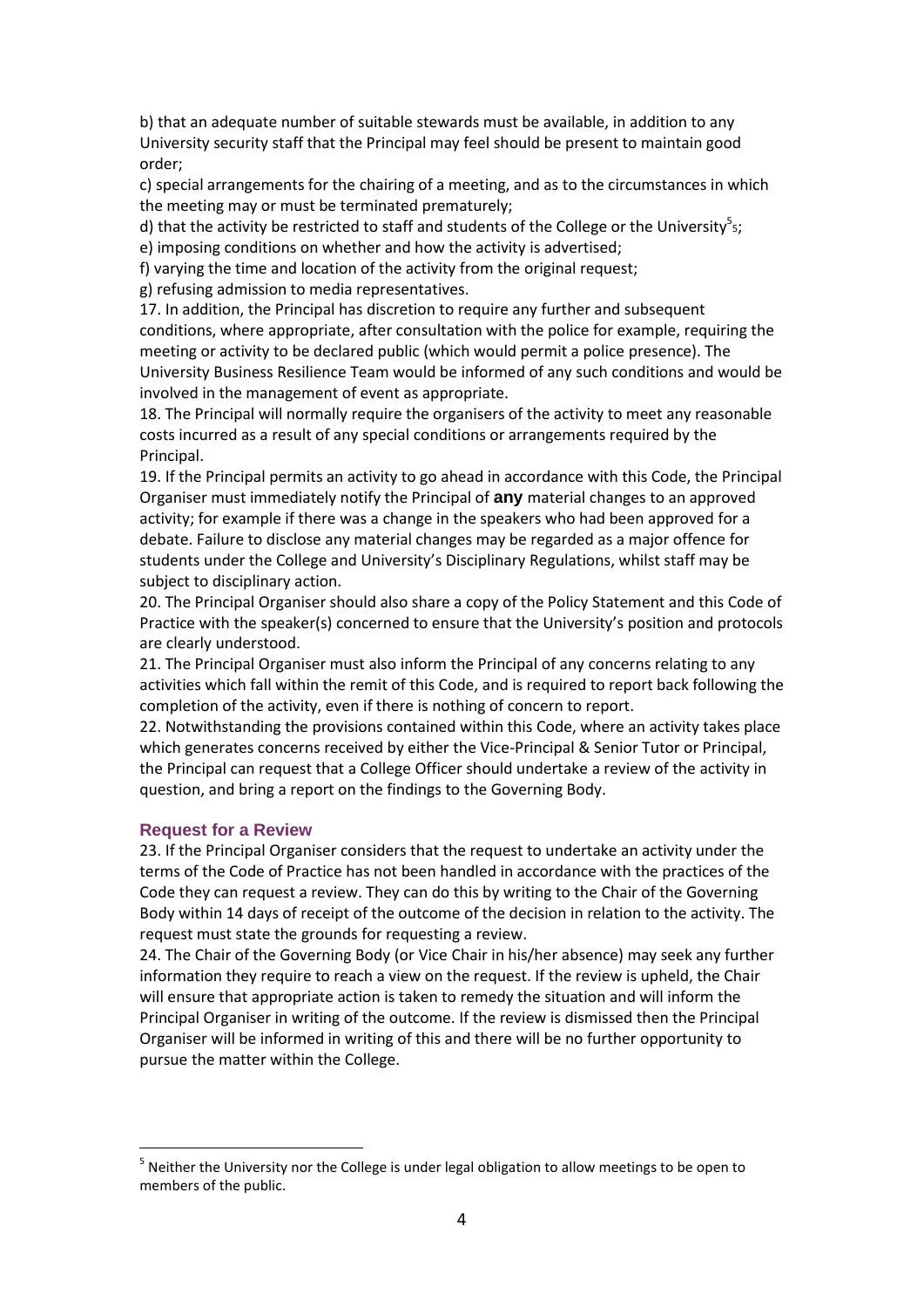### **Arrangements for Booking Rooms and off campus activities**

25. The College's Conference Manager (who handles all room bookings) shall introduce or modify booking forms in order that the attention of organisers of meetings or other activities is drawn to this Code. Organisers will be asked to declare whether they believe the event engages the provisions of this Code.

#### **Reporting and Infringements of the Code of Practice**

26. The Governing Body will receive a report annually on the number and type of activities considered in relation to this Code. The Principal may recommend any changes to the Code at any time. Any substantive changes to the Code arising from the annual review will be reported to Governing Body for consideration and approval.

27. The Principal shall report to Governing Body the circumstances of any significant infringements of, and departures from, the provisions of this Code. Infringements of, or departures from, these procedures by staff and students, will render them liable to disciplinary action. If infringement is by a student they may be liable to disciplinary action and their actions may be regarded as a major offence under the College's and University's Disciplinary Regulations. If infringement is by those hiring accommodation on College premises, there may be an immediate termination of the agreement to use the College premises.

28. Where any infringement of the Code results in breaches of the law, the College will report these to the appropriate prosecuting authorities and assist the relevant authorities to implement the process of law.

### **Review and Approval by Governing Body:**

**Date of initial review:** September 2016 **Author:** Dr Mark Ogden Vice-Principal & Senior Tutor **Version:** 1.0

### **Appendix A**

The Principal will request that the following form is completed in relation to those activities which fall within the scope of the Code, to help facilitate a judgement about whether or not an activity can go ahead in accordance with the Code of Practice.

| Name and contact details of the Principal<br>Organiser                                                                                                                            |  |
|-----------------------------------------------------------------------------------------------------------------------------------------------------------------------------------|--|
| Name and details of the activity requested in<br>accordance with the code                                                                                                         |  |
| Name and details of any visiting speakers $-$<br>what organisation do they represent? Have<br>they spoken at the University before or at<br>another higher education institution? |  |
| Date, time and place of meeting or activity                                                                                                                                       |  |
| Overview of the activity - for example the<br>subject matter, appointed chairperson etc.                                                                                          |  |
| What topic will any external speakers be                                                                                                                                          |  |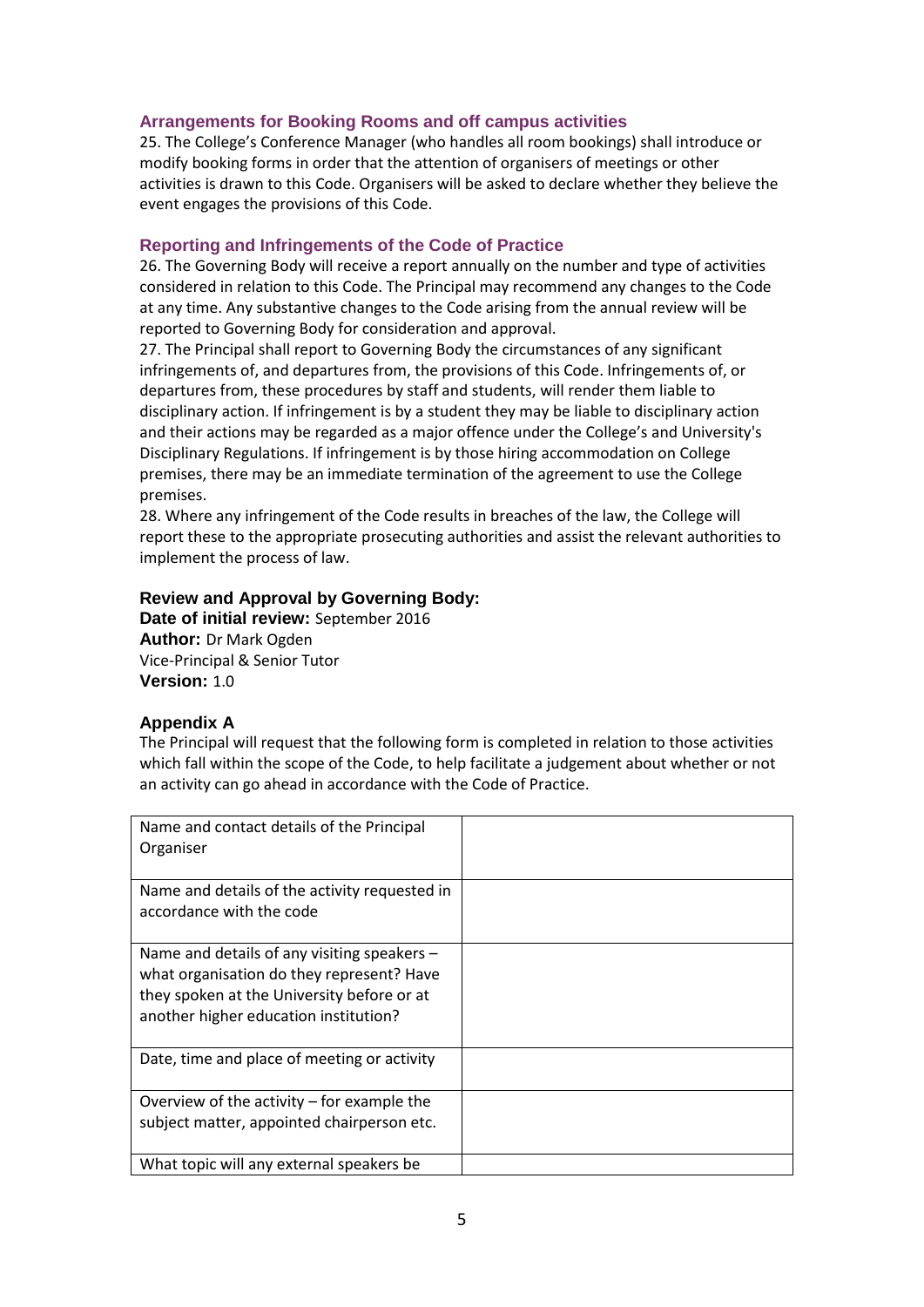| talking about?                                                                    |  |
|-----------------------------------------------------------------------------------|--|
| How will the activity be advertised?                                              |  |
| The numbers expected to attend (staff,                                            |  |
| students, members of the University, guests,<br>general public)                   |  |
| Conditions applying to the activity (will it be<br>ticketed? Open to the public?) |  |
| Do the organisers have any reason to believe                                      |  |
| that there may be a threat of disruption                                          |  |
| caused by the proposed meeting or activity                                        |  |
| and what is the substance of that threat?                                         |  |
| Any other reason known to the Principal                                           |  |
| Organiser or others involved in organising                                        |  |
| the event as to why issues may arise with                                         |  |
| any                                                                               |  |
| external speaker(s).                                                              |  |
| Will members of the press, TV or radio be                                         |  |
| permitted to attend?                                                              |  |
|                                                                                   |  |
| Is the activity being sponsored? If so, who                                       |  |
| by?                                                                               |  |
|                                                                                   |  |

# **Appendix B**

In reaching a decision about whether an activity can go ahead, the Principal may seek recommendations from the University's Free Speech Group, which is made up of the following

people:

- The Academic/Deputy Academic Registrar (convener)
- The Pro-Vice-Chancellor (Education)
- The Pro-Vice-Chancellor and Deputy Warden
- The Dean of Diversity
- The President of the Students' Union (or his/her representative)
- A representative of Council

It is anticipated that input from the Group will, on most occasions, be sought by email although

meetings may be called if the situation demands it.

The following individuals may also be consulted by the Free Speech Group in recognition of their

particular areas of expertise:

- The Principal Organiser
- The Security and Resilience Manager
- The Equality and Diversity Officer
- The Head of Legal Services
- The Chair of the Safeguarding Operations Group